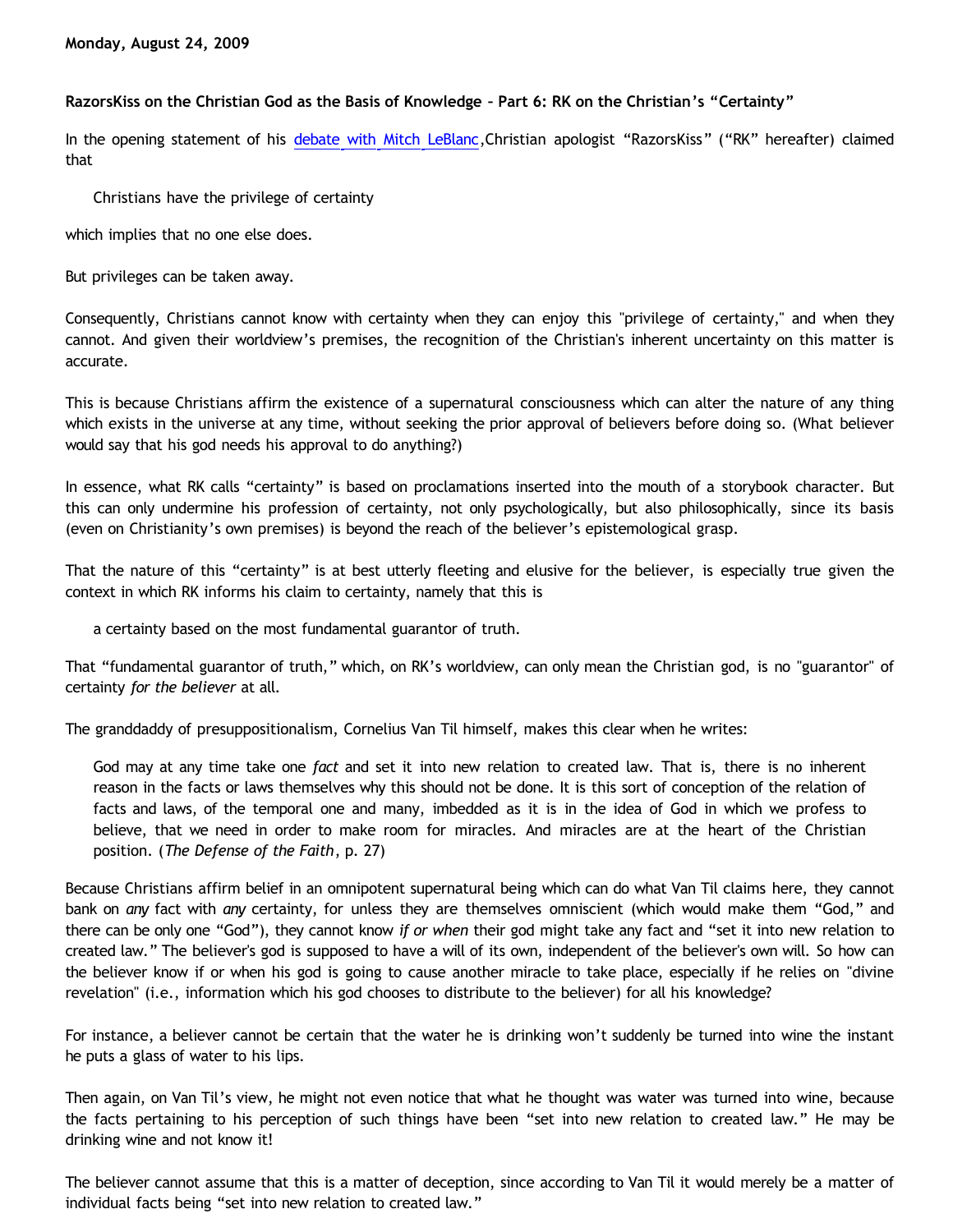Since the Christian god is under no obligation to its creatures, it has no obligation to give believers *advance notice* that any facts are about to be "set into new relation to created law."

So the Christian's protestation that his god would not deliberately "deceive" him in such a manner, would be misdirected.

Moreover, protests from apologists that their god is "rational" and therefore will not change things willy-nilly, miss the point of Christianity's own theological teachings.

If one affirms the existence of such a being, why suppose that it would be irrational for it to change water into wine? Blank out.

Was it irrational for Jesus to turn water into wine at the wedding at Cana (cf. John 2:2-11)?

If the Christian affirms that it was not rational for Jesus to change water into wine, then he's already admitting that he worships an irrational deity anyway.

On the other hand, if the Christian affirms that it was in fact "rational" for Jesus to turn water into wine, then such protests are inapplicable. Whatever Jesus does, is "rational" because Jesus does it. If Jesus decides that a [car should](http://www.youtube.com/watch?v=PI9bpOWuULQ) [blow up](http://www.youtube.com/watch?v=PI9bpOWuULQ) and destroy human lives, it is "rational" simply because Jesus decides this. If instead of turning water into wine, Jesus decides that [a hurricane](http://en.wikipedia.org/wiki/Hurricane_Katrina) should blow into town and take 1836 or more lives, would the believer call Jesus' decision "irrational"?

I trow not.

Similarly, if the believer affirms that Jesus' miraculous transformation of water into wine was rational at the wedding at Cana, then why suppose it would be *irrational* for Jesus to do this *or anything else* on other occasions?

Believers are caught in a pickle of their own doing here, and so long as they remain committed to Christianity's teachings, they're simply stuck on this one.

So while RK may think that "Christians have the privilege of certainty," it's clear that their worldview does not grant them any epistemic *right* to certainty whatsoever (they get only "privilege"). They affirm "certainty" in word only, with no objective support for their claim to certainty at all.

Is this a reliable basis for epistemology?

If course it isn't.

by Dawson Bethrick

Labels: [Certainty](http://bahnsenburner.blogspot.com/search/label/Certainty), [Facts](http://bahnsenburner.blogspot.com/search/label/Facts), [Knowledge,](http://bahnsenburner.blogspot.com/search/label/Knowledge) [Miracles](http://bahnsenburner.blogspot.com/search/label/Miracles)

*posted by Bahnsen Burner at [11:00 AM](http://bahnsenburner.blogspot.com/2009/08/razorskiss-on-christian-god-as-basis-of_24.html)*

## **3 Comments:**

[rhiggs](http://www.blogger.com/profile/16246371823456833408) said...

Just thought I'd add this...

Believers assert that they receive certainty through revelation. When asked how God does this, they tend to ignore the question or admit that they do not know. One even admitted to me that if God explained it, he would not understand the explanation. The problem is, if a believer does not know precisely how God delivers certainty, then they are simply taking it on faith that certainty is actually being delivered.